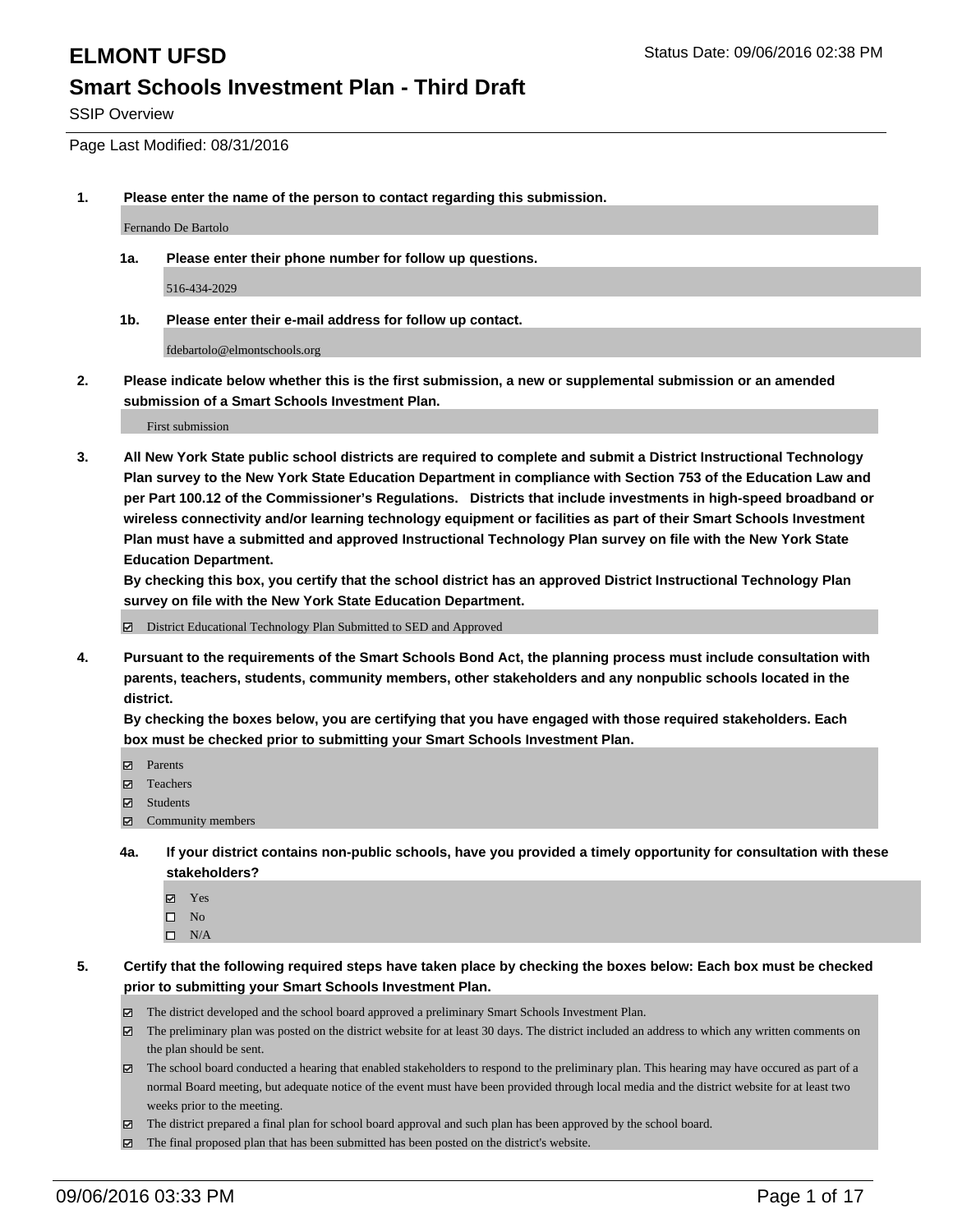SSIP Overview

Page Last Modified: 08/31/2016

**5a. Please upload the proposed Smart Schools Investment Plan (SSIP) that was posted on the district's website, along with any supporting materials. Note that this should be different than your recently submitted Educational Technology Survey. The Final SSIP, as approved by the School Board, should also be posted on the website and remain there during the course of the projects contained therein.**

Smart Bond Invest Plan Board Approved.pdf

**6. Please enter an estimate of the total number of students and staff that will benefit from this Smart Schools Investment Plan based on the cumulative projects submitted to date.**

500

- **7. An LEA/School District may partner with one or more other LEA/School Districts to form a consortium to pool Smart Schools Bond Act funds for a project that meets all other Smart School Bond Act requirements. Each school district participating in the consortium will need to file an approved Smart Schools Investment Plan for the project and submit a signed Memorandum of Understanding that sets forth the details of the consortium including the roles of each respective district.**
	- $\Box$  The district plans to participate in a consortium to partner with other school district(s) to implement a Smart Schools project.
- **8. Please enter the name and 6-digit SED Code for each LEA/School District participating in the Consortium.**

| Partner LEA/District | <b>ISED BEDS Code</b> |
|----------------------|-----------------------|
| (No Response)        | (No Response)         |

**9. Please upload a signed Memorandum of Understanding with all of the participating Consortium partners.**

(No Response)

### **10. Your district's Smart Schools Bond Act Allocation is:**

\$2,267,378

**11. Enter the budget sub-allocations by category that you are submitting for approval at this time. If you are not budgeting SSBA funds for a category, please enter 0 (zero.) If the value entered is \$0, you will not be required to complete that survey question.**

|                                       | Sub-<br>Allocations |
|---------------------------------------|---------------------|
| <b>School Connectivity</b>            | 47,000              |
| Connectivity Projects for Communities | O                   |
| <b>Classroom Technology</b>           | 339,928             |
| Pre-Kindergarten Classrooms           | O                   |
| Replace Transportable Classrooms      | 0                   |
| High-Tech Security Features           |                     |
| Totals:                               | 386,928             |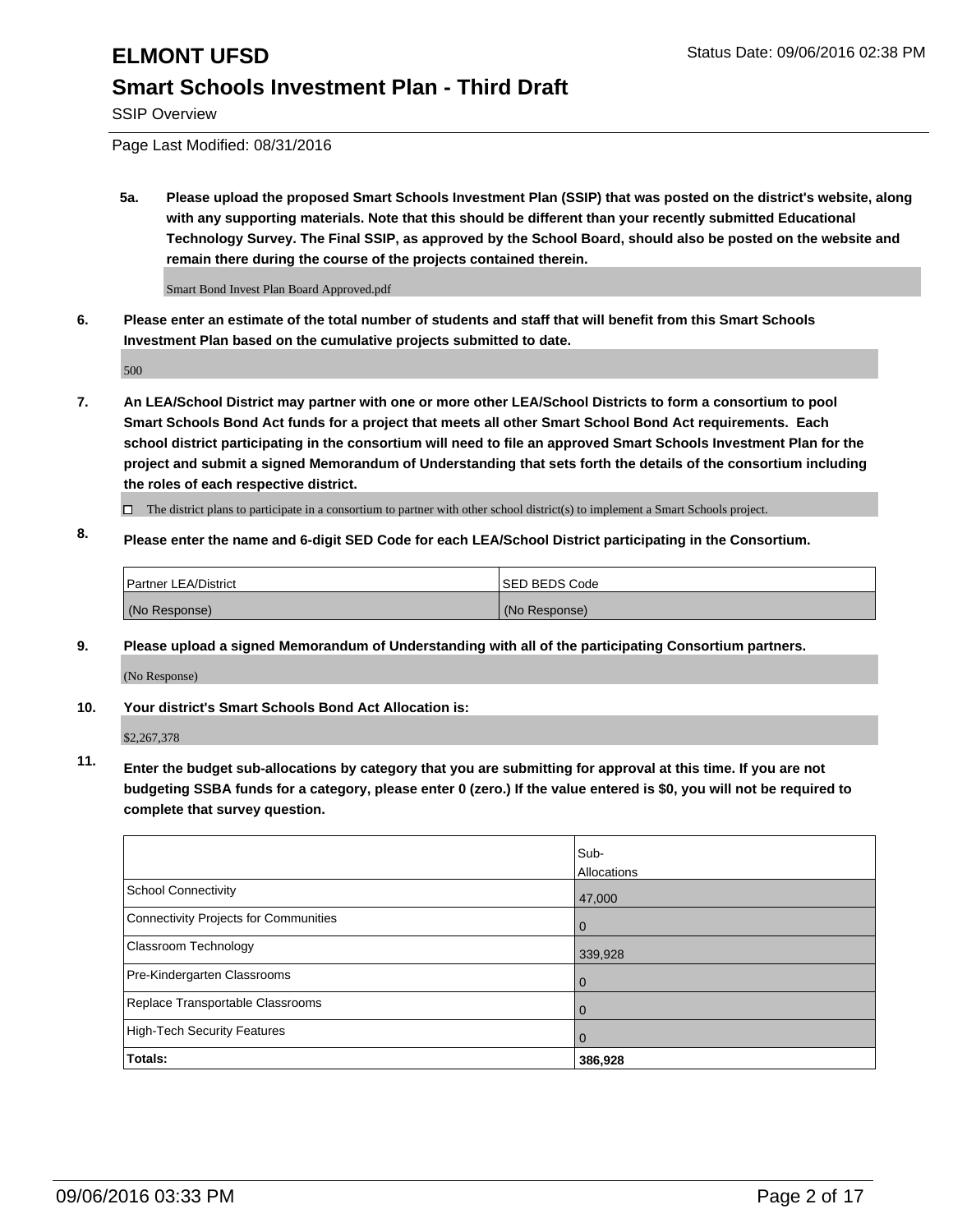School Connectivity

Page Last Modified: 09/06/2016

- **1. In order for students and faculty to receive the maximum benefit from the technology made available under the Smart Schools Bond Act, their school buildings must possess sufficient connectivity infrastructure to ensure that devices can be used during the school day. Smart Schools Investment Plans must demonstrate that:**
	- **sufficient infrastructure that meets the Federal Communications Commission's 100 Mbps per 1,000 students standard currently exists in the buildings where new devices will be deployed, or**
	- **is a planned use of a portion of Smart Schools Bond Act funds, or**
	- **is under development through another funding source.**

**Smart Schools Bond Act funds used for technology infrastructure or classroom technology investments must increase the number of school buildings that meet or exceed the minimum speed standard of 100 Mbps per 1,000 students and staff within 12 months. This standard may be met on either a contracted 24/7 firm service or a "burstable" capability. If the standard is met under the burstable criteria, it must be:**

**1. Specifically codified in a service contract with a provider, and**

**2. Guaranteed to be available to all students and devices as needed, particularly during periods of high demand, such as computer-based testing (CBT) periods.**

### **Please describe how your district already meets or is planning to meet this standard within 12 months of plan submission.**

The district currently receives its Internet bandwidth directly from our local Nassau BOCES, which has ensured that our district would have enough bandwidth to handle the additional devices going over our network. We will contract with Nassau BOCES "Bo-Tie" Service for additional bandwidth to be available to our district for April 2017. We believe that it will satisfy the FCC bandwidth requirement based on the oversubscription ratio of the connectivity speed waiver. We have submitted our waiver and had it approved by NYSED.

- **1a. If a district believes that it will be impossible to meet this standard within 12 months, it may apply for a waiver of this requirement, as described on the Smart Schools website. The waiver must be filed and approved by SED prior to submitting this survey.**
	- By checking this box, you are certifying that the school district has an approved waiver of this requirement on file with the New York State Education Department.

### **2. Connectivity Speed Calculator (Required)**

|                         | Number of<br>Students | Multiply by<br>100 Kbps | Divide by 1000 Current Speed<br>to Convert to<br>Required<br>Speed in Mb | lin Mb | Expected<br>Speed to be<br>Attained Within Required<br>l 12 Months | <b>Expected Date</b><br><b>When</b><br>Speed Will be<br><b>Met</b> |
|-------------------------|-----------------------|-------------------------|--------------------------------------------------------------------------|--------|--------------------------------------------------------------------|--------------------------------------------------------------------|
| <b>Calculated Speed</b> | 3,600                 | 360,000                 | 360                                                                      | 100    | 180                                                                | (No<br>Response)                                                   |

### **3. Describe how you intend to use Smart Schools Bond Act funds for high-speed broadband and/or wireless connectivity projects in school buildings.**

In an effort to broaden and enrich our wireless network, the district plans on purchasing wireless network equipment such as four (4) additional network switches, a wireless controller with up to 500 ports for wireless access points, and for our immediate 3rd grade project, approximately 35 Wireless Access Points (WAPs). By investing in this hardware and equipment, we will be ensuring that our students and staff will be able to access the educational resources on their mobile devices with efficiency.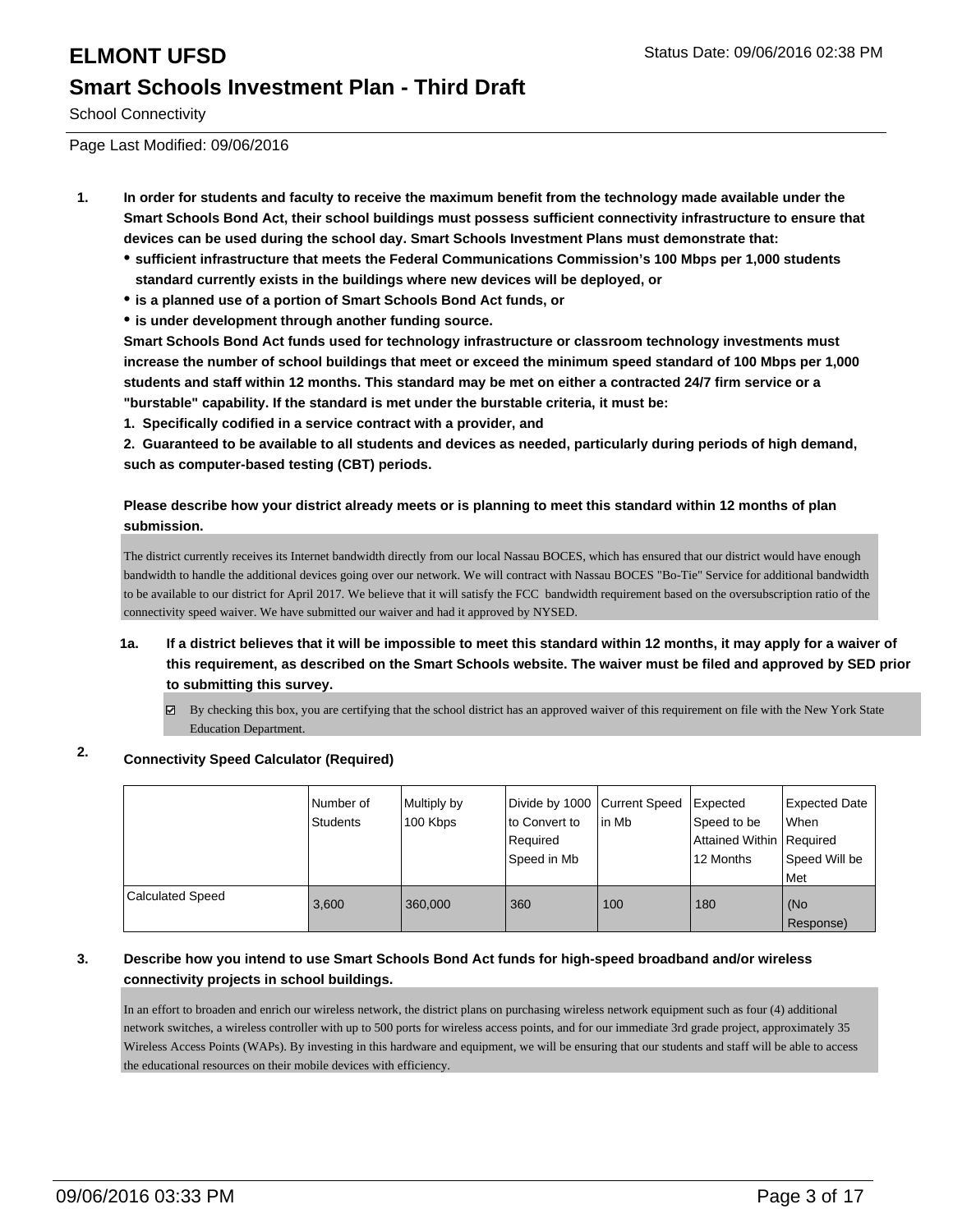School Connectivity

Page Last Modified: 09/06/2016

**4. Describe the linkage between the district's District Instructional Technology Plan and the proposed projects. (There should be a link between your response to this question and your response to Question 1 in Part E. Curriculum and Instruction "What are the district's plans to use digital connectivity and technology to improve teaching and learning?)**

The Elmont School District is committed to providing technology learning opportunities that foster academic excellence and provides cutting-edge technologies and resources to our staff and students. Our technology plan outlines how we intend to use SSBA funds to acquire, purchase, install and implement wireless and mobile device technology throughout the district. The plan prioritizes future technology needs in order to maintain and enhance the educational environment that is supported, strengthened and enriched by the implementation of mobile device technology and the individualized learning approach.

**5. If the district wishes to have students and staff access the Internet from wireless devices within the school building, or in close proximity to it, it must first ensure that it has a robust Wi-Fi network in place that has sufficient bandwidth to meet user demand.**

**Please describe how you have quantified this demand and how you plan to meet this demand.**

The district plans to purchase the necessary equipment, both hardware and network equipment, to enhance and improve our wireless access environment. Through the utilization of Smart Bond Funds, the district will purchase four additional network switches, as well as approximately 35 WAPs (Wireless Access Points). This will ensure that all classes in our 3rd grade are properly connected and have sufficient bandwidth capability to provide Internet access for the mobile devices implemented in the coming year, as well as similar projects in the coming years.

**6. As indicated on Page 5 of the guidance, the Office of Facilities Planning will have to conduct a preliminary review of all capital projects, including connectivity projects.**

**Please indicate on a separate row each project number given to you by the Office of Facilities Planning.**

| Project Number        |  |
|-----------------------|--|
| 28-02-16-02-7-999-SB1 |  |

**7. Certain high-tech security and connectivity infrastructure projects may be eligible for an expedited review process as determined by the Office of Facilities Planning.**

**Was your project deemed eligible for streamlined review?**

Yes

**7a. Districts that choose the Streamlined Review Process will be required to certify that they have reviewed all installations with their licensed architect or engineer of record and provide that person's name and license number. The licensed professional must review the products and proposed method of installation prior to implementation and review the work during and after completion in order to affirm that the work was codecompliant, if requested.**

 $\boxtimes$  I certify that I have reviewed all installations with a licensed architect or engineer of record.

**8. Include the name and license number of the architect or engineer of record.**

| Name                | License Number |
|---------------------|----------------|
| Saverio J. Belfiore | 33063          |

**9. If you are submitting an allocation for School Connectivity complete this table. Note that the calculated Total at the bottom of the table must equal the Total allocation for this category that you entered in the SSIP Overview overall budget.**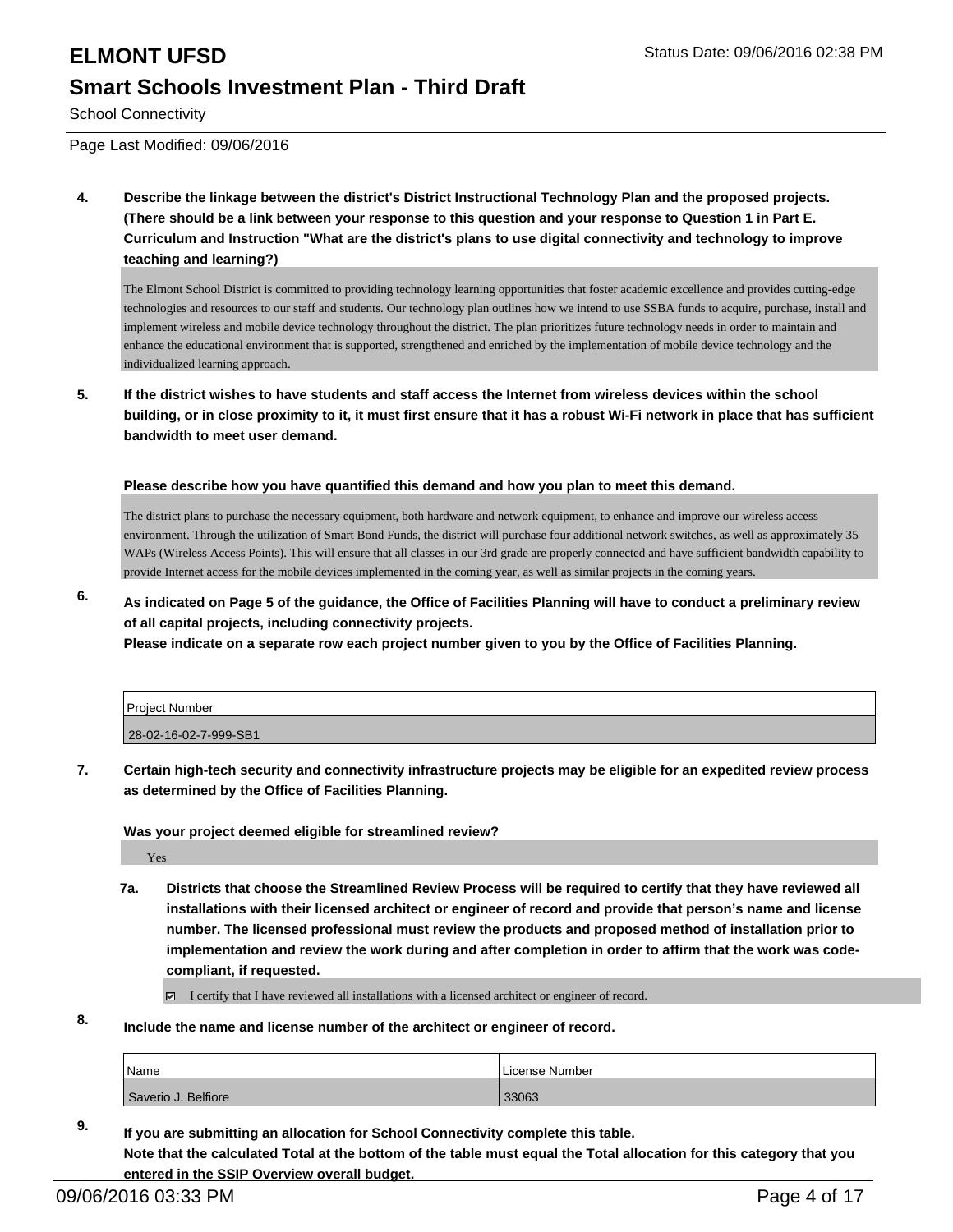School Connectivity

Page Last Modified: 09/06/2016

|                                            | Sub-              |
|--------------------------------------------|-------------------|
|                                            | <b>Allocation</b> |
| Network/Access Costs                       | 47,000            |
| <b>Outside Plant Costs</b>                 | $\overline{0}$    |
| School Internal Connections and Components | $\overline{0}$    |
| Professional Services                      | $\mathbf 0$       |
| Testing                                    | $\overline{0}$    |
| <b>Other Upfront Costs</b>                 | $\overline{0}$    |
| <b>Other Costs</b>                         | $\overline{0}$    |
| Totals:                                    | 47,000            |

**10. Please detail the type, quantity, per unit cost and total cost of the eligible items under each sub-category. This is especially important for any expenditures listed under the "Other" category. All expenditures must be eligible for tax-exempt financing to be reimbursed through the SSBA. Sufficient detail must be provided so that we can verify this is the case. If you have any questions, please contact us directly through smartschools@nysed.gov. NOTE: Wireless Access Points should be included in this category, not under Classroom Educational Technology, except those that will be loaned/purchased for nonpublic schools.**

| Select the allowable expenditure | Item to be purchased          | Quantity | Cost per Item | <b>Total Cost</b> |
|----------------------------------|-------------------------------|----------|---------------|-------------------|
| type.                            |                               |          |               |                   |
| Repeat to add another item under |                               |          |               |                   |
| each type.                       |                               |          |               |                   |
| Network/Access Costs             | <b>Wireless Access Points</b> | 35       | 400           | 14,000            |
| Network/Access Costs             | <b>POE Network Switches</b>   | 4        | 6,250         | 25,000            |
| Network/Access Costs             | <b>Wireless Controller</b>    |          | 8,000         | 8,000             |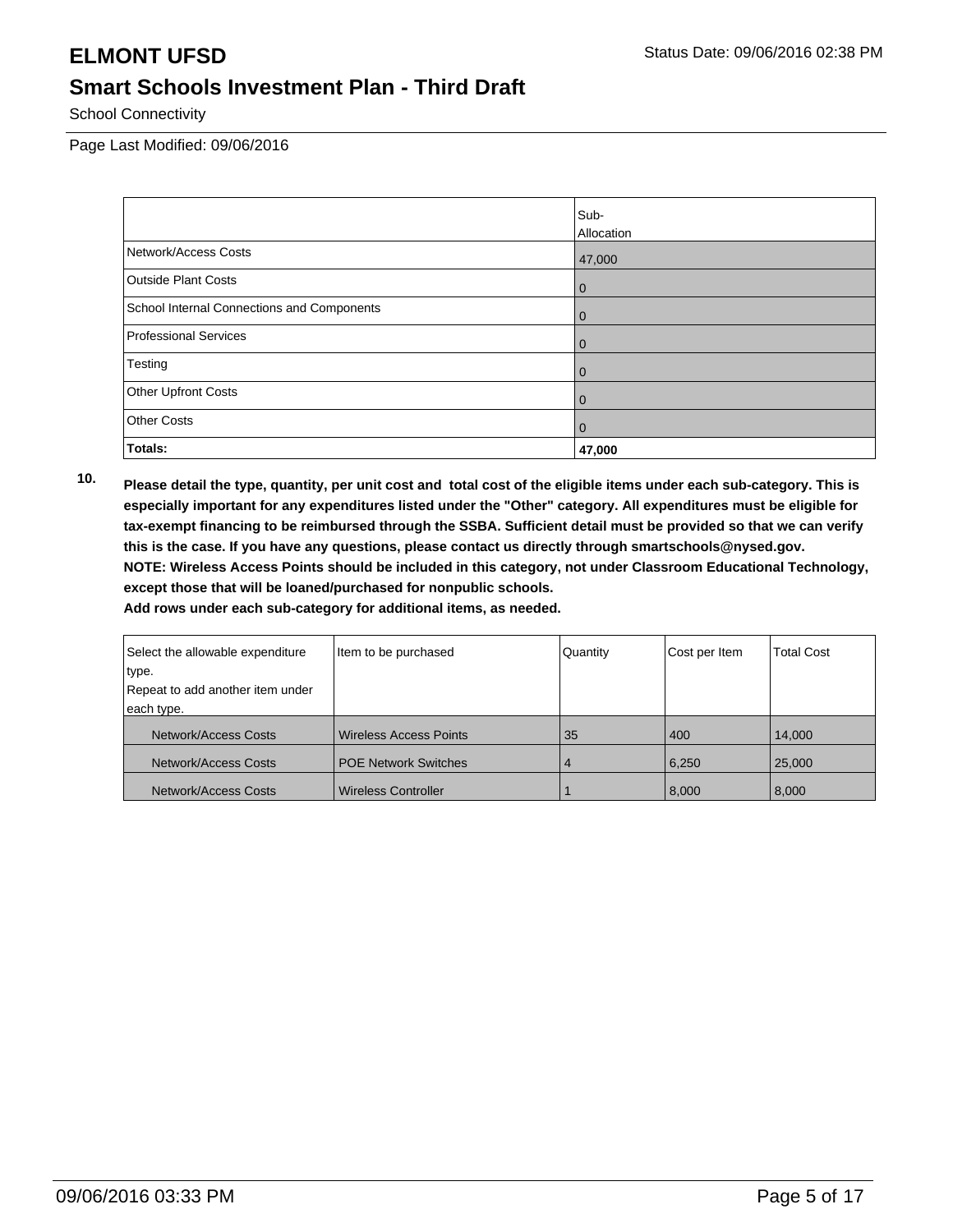Community Connectivity (Broadband and Wireless)

Page Last Modified: 08/08/2016

**1. Describe how you intend to use Smart Schools Bond Act funds for high-speed broadband and/or wireless connectivity projects in the community.**

(No Response)

**2. Please describe how the proposed project(s) will promote student achievement and increase student and/or staff access to the Internet in a manner that enhances student learning and/or instruction outside of the school day and/or school building.**

(No Response)

**3. Community connectivity projects must comply with all the necessary local building codes and regulations (building and related permits are not required prior to plan submission).**

 $\Box$  I certify that we will comply with all the necessary local building codes and regulations.

**4. Please describe the physical location of the proposed investment.**

(No Response)

**5. Please provide the initial list of partners participating in the Community Connectivity Broadband Project, along with their Federal Tax Identification (Employer Identification) number.**

| <b>Project Partners</b> | Federal ID#   |
|-------------------------|---------------|
| (No Response)           | (No Response) |

**6. If you are submitting an allocation for Community Connectivity, complete this table. Note that the calculated Total at the bottom of the table must equal the Total allocation for this category that you entered in the SSIP Overview overall budget.**

|                             | Sub-Allocation |
|-----------------------------|----------------|
| Network/Access Costs        | $\overline{0}$ |
| Outside Plant Costs         | $\overline{0}$ |
| <b>Tower Costs</b>          | $\overline{0}$ |
| Customer Premises Equipment | $\overline{0}$ |
| Professional Services       | $\mathbf 0$    |
| Testing                     | $\mathbf 0$    |
| Other Upfront Costs         | $\overline{0}$ |
| <b>Other Costs</b>          | $\overline{0}$ |
| Totals:                     | 0              |

**7. Please detail the type, quantity, per unit cost and total cost of the eligible items under each sub-category. This is especially important for any expenditures listed under the "Other" category. All expenditures must be capital-bond eligible to be reimbursed through the SSBA. If you have any questions, please contact us directly through smartschools@nysed.gov.**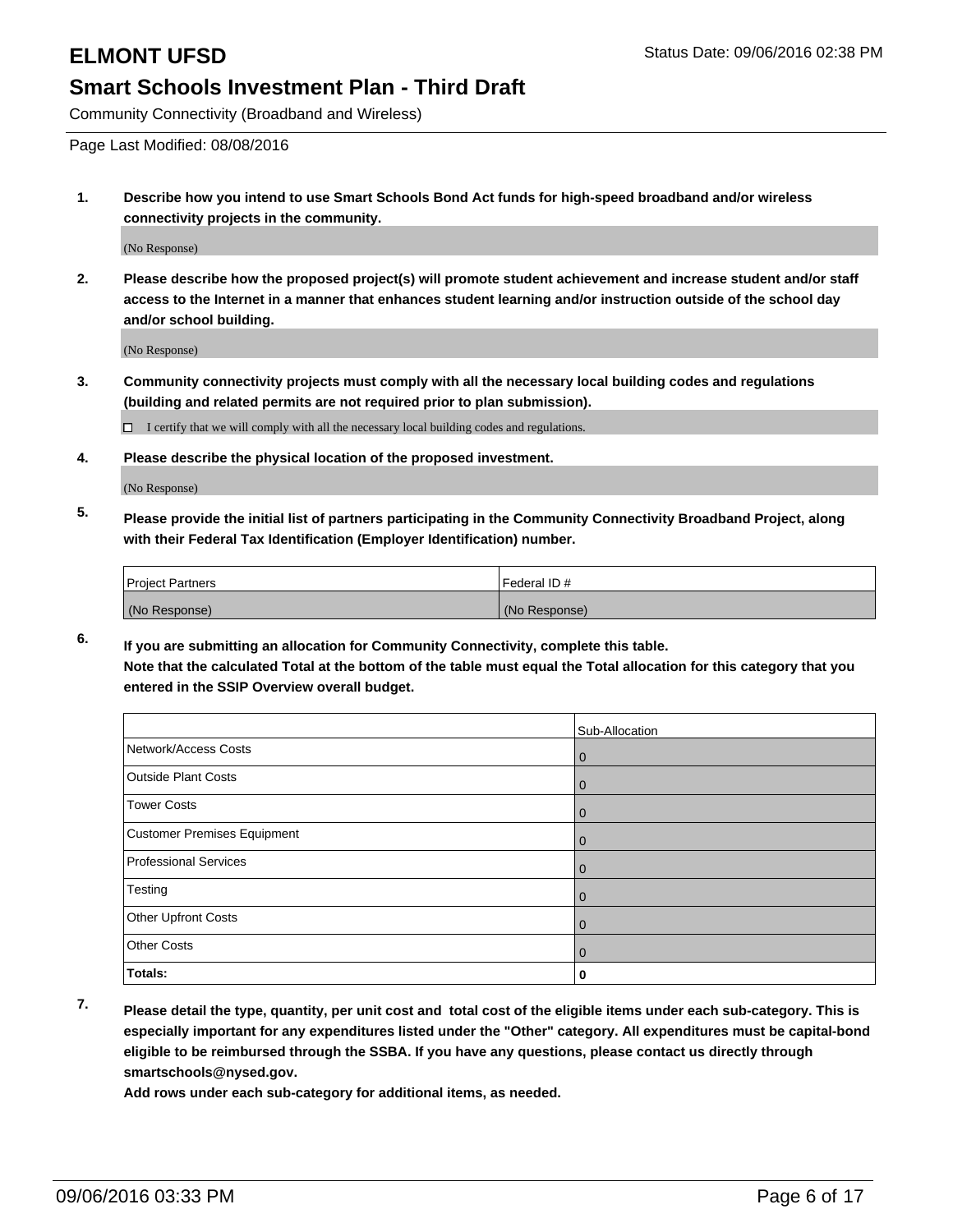Community Connectivity (Broadband and Wireless)

Page Last Modified: 08/08/2016

| Select the allowable expenditure | Item to be purchased | Quantity      | Cost per Item | <b>Total Cost</b> |
|----------------------------------|----------------------|---------------|---------------|-------------------|
| type.                            |                      |               |               |                   |
| Repeat to add another item under |                      |               |               |                   |
| each type.                       |                      |               |               |                   |
| (No Response)                    | (No Response)        | (No Response) | (No Response) | (No Response)     |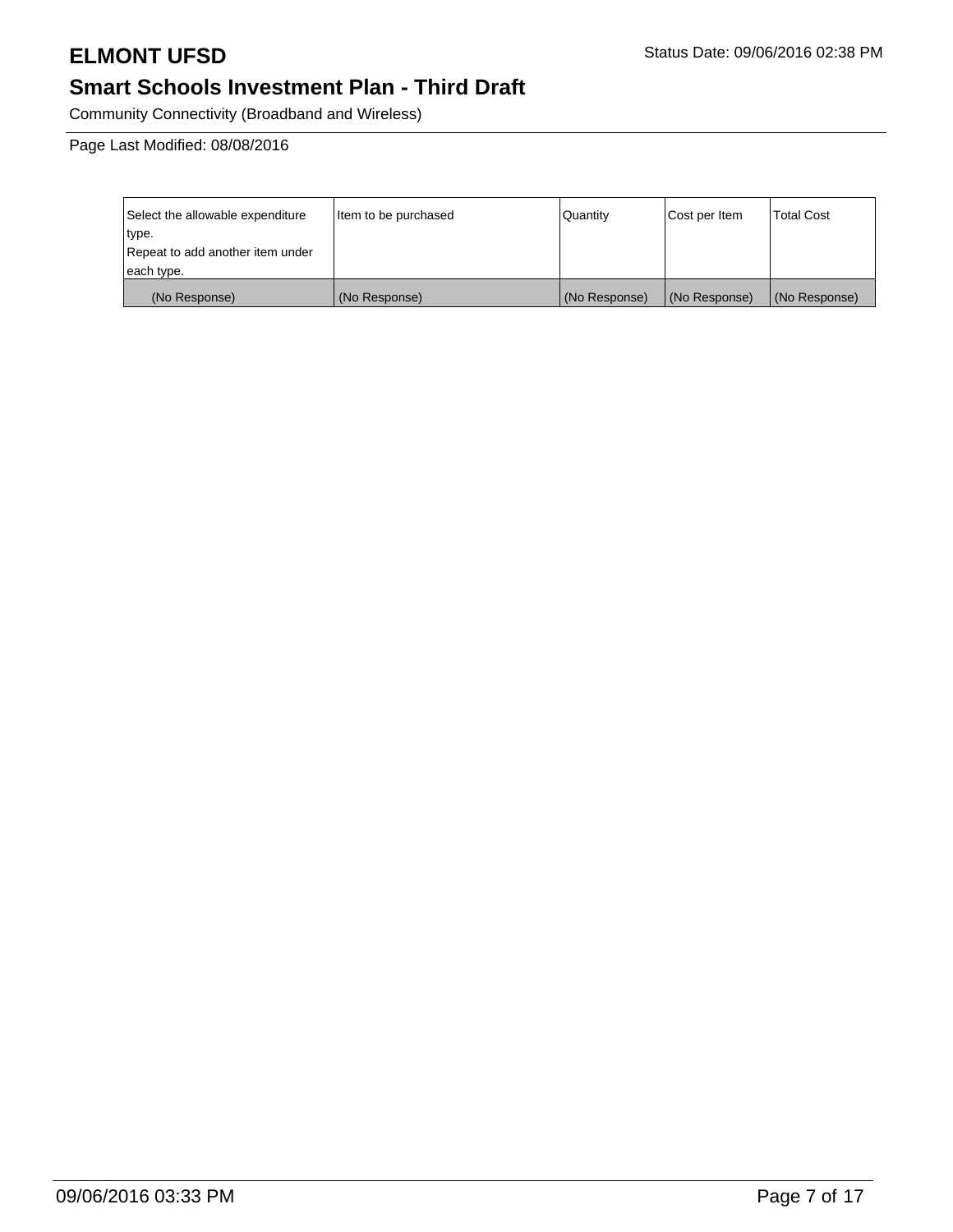Classroom Learning Technology

Page Last Modified: 08/29/2016

**1. In order for students and faculty to receive the maximum benefit from the technology made available under the Smart Schools Bond Act, their school buildings must possess sufficient connectivity infrastructure to ensure that devices can be used during the school day. Smart Schools Investment Plans must demonstrate that sufficient infrastructure that meets the Federal Communications Commission's 100 Mbps per 1,000 students standard currently exists in the buildings where new devices will be deployed, or is a planned use of a portion of Smart Schools Bond Act funds, or is under development through another funding source.**

**Smart Schools Bond Act funds used for technology infrastructure or classroom technology investments must increase the number of school buildings that meet or exceed the minimum speed standard of 100 Mbps per 1,000 students and staff within 12 months. This standard may be met on either a contracted 24/7 firm service or a "burstable" capability. If the standard is met under the burstable criteria, it must be:**

**1. Specifically codified in a service contract with a provider, and**

**2. Guaranteed to be available to all students and devices as needed, particularly during periods of high demand, such as computer-based testing (CBT) periods.**

**Please describe how your district already meets or is planning to meet this standard within 12 months of plan submission.**

The district receives its Internet bandwidth through our local Nassau BOCES, which has ensured the district that we will meet (in April 2017) the minimum FCC standard of 100 Mbps per 1,000 students. Nassau BOCES has ensured us that we have sufficient infrastructure to support the larger bandwidth requirement; when it becomes necessary and available.

- **1a. If a district believes that it will be impossible to meet this standard within 12 months, it may apply for a waiver of this requirement, as described on the Smart Schools website. The waiver must be filed and approved by SED prior to submitting this survey.**
	- By checking this box, you are certifying that the school district has an approved waiver of this requirement on file with the New York State Education Department.

### **2. Connectivity Speed Calculator (Required)**

|                         | INumber of<br>Students | Multiply by<br>100 Kbps | Divide by 1000 Current Speed<br>Ito Convert to<br>Required<br>Speed in Mb | in Mb | Expected<br>Speed to be<br>Attained Within   Required<br>12 Months | Expected Date<br>l When<br>Speed Will be<br>Met |
|-------------------------|------------------------|-------------------------|---------------------------------------------------------------------------|-------|--------------------------------------------------------------------|-------------------------------------------------|
| <b>Calculated Speed</b> | 3.600                  | 360,000                 | 360                                                                       | 100   | 180                                                                | l (No<br>Response)                              |

### **3. If the district wishes to have students and staff access the Internet from wireless devices within the school building, or in close proximity to it, it must first ensure that it has a robust Wi-Fi network in place that has sufficient bandwidth to meet user demand.**

**Please describe how you have quantified this demand and how you plan to meet this demand.**

The Elmont School District is committed to ensuring that our students and staff will be able to successfully access on-line curriculum through mobile devices. In order to ensure this connectivity, we will be enhancing our wi-fi network by purchasing and installing the following; Four (4) POE (Power over Ethernet) Network switches. The district has identified network wiring closets within the schools that would need additional ports to power and sustain the Wireless Access Points (WAPs) that we intend to install in the classrooms identified for mobile devices. Once these switches are installed in the closets, providing the enhanced capability our network will require, we will then purchase and install a WAP directly in the ceiling of each classroom. By dedicating a WAP in each classroom, it will ensure that the 20 - 25 mobile devices in the room will have enough wi-fi bandwidth to work efficiently. The district receives its Internet bandwidth through our local Nassau BOCES, which has ensured the district that we will meet the minimum FCC standard of 100 Mbps per 1,000 students. Based on the Connectivity Speeds Waiver Criteria and the Oversubscription Ratio for Large Districts, Nassau BOCES has ensured us that we have sufficient infrastructure to support the larger bandwidth requirement; when it becomes necessary and available.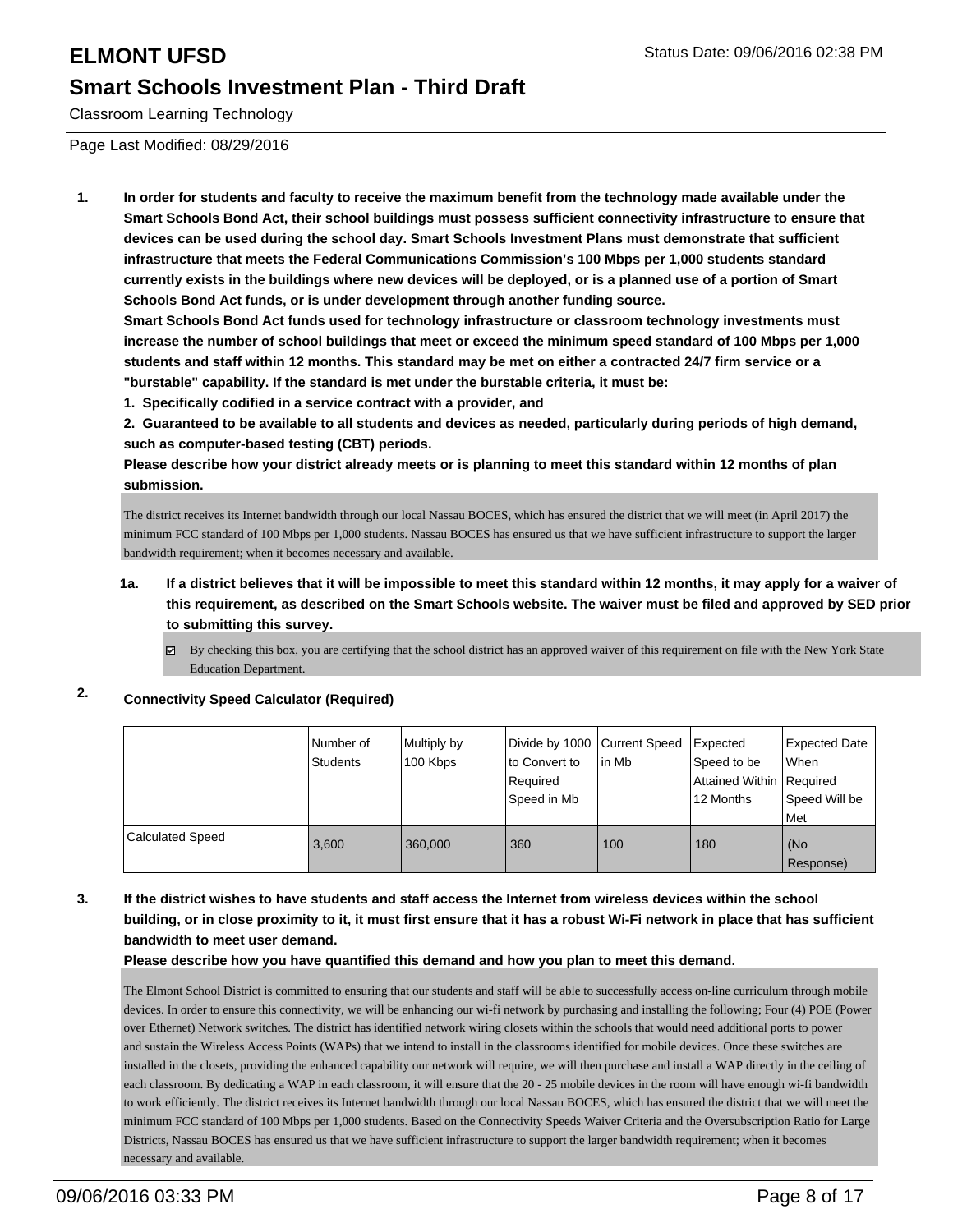Classroom Learning Technology

Page Last Modified: 08/29/2016

**4. All New York State public school districts are required to complete and submit an Instructional Technology Plan survey to the New York State Education Department in compliance with Section 753 of the Education Law and per Part 100.12 of the Commissioner's Regulations.**

**Districts that include educational technology purchases as part of their Smart Schools Investment Plan must have a submitted and approved Instructional Technology Plan survey on file with the New York State Education Department.**

- By checking this box, you are certifying that the school district has an approved Instructional Technology Plan survey on file with the New York State Education Department.
- **5. Describe the devices you intend to purchase and their compatibility with existing or planned platforms or systems. Specifically address the adequacy of each facility's electrical, HVAC and other infrastructure necessary to install and support the operation of the planned technology.**

The district intends to purchase iPads as the preferred technology to be utilized in the classroom. While providing students and staff members with a mobile device, the district will meet the NYSED CBT Technical Requirements as defined in the NYSED updated September 25, 2015 minimum technology requirements for NY State Computer Based Testing. The district also plans to assess, acquire and purchase a mobile device curriculum platform that integrates with our students' NWEA ELA and Math results and customizes an individualized educational plan for each student on the mobile device. Once the district's SSBA Investment Plan is approved, we will then form a committee to assess and review various mobile device curriculum vendors. The district has an adecuate electrical supply coming into each of its b uildings to handle the increase in devices.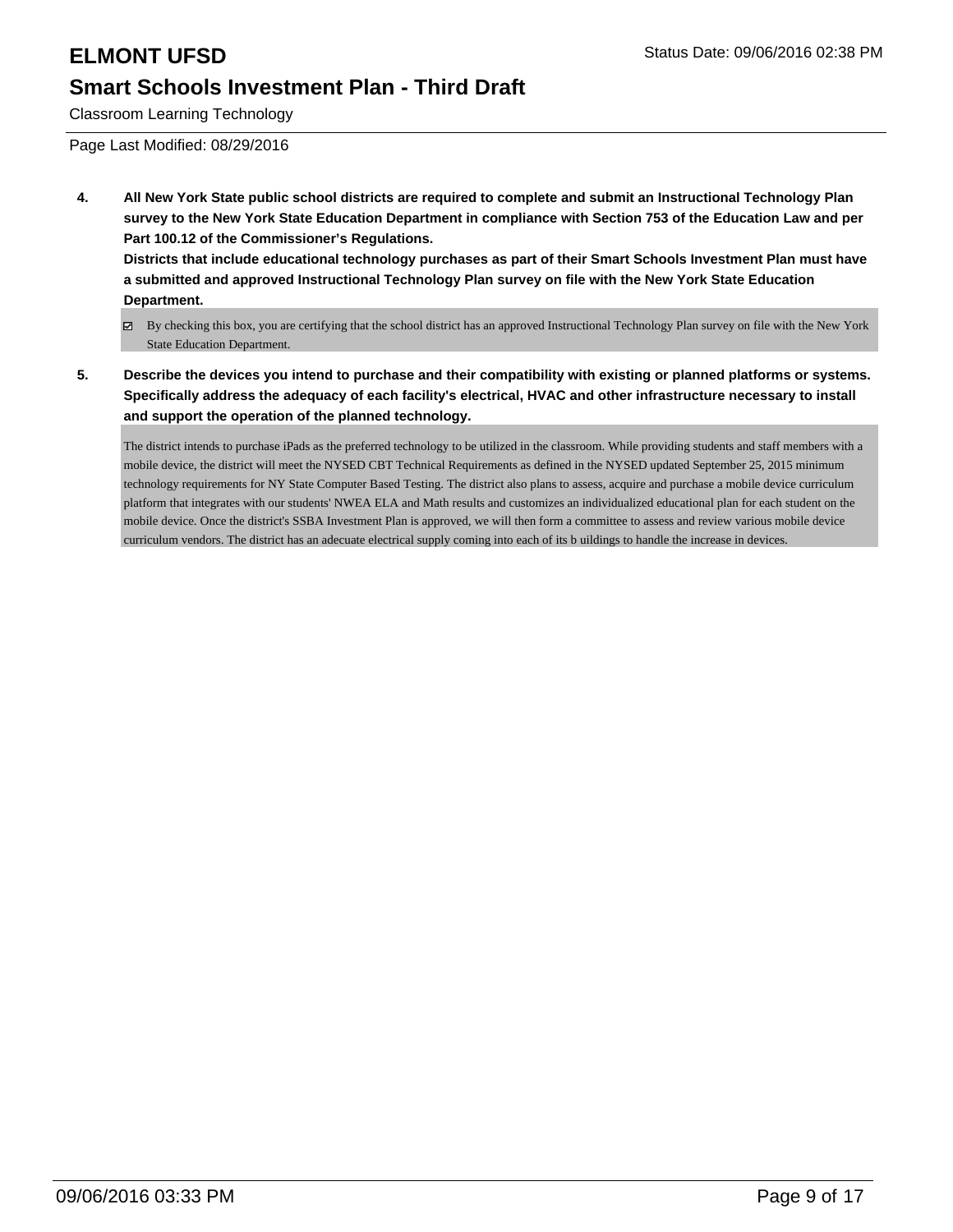Classroom Learning Technology

Page Last Modified: 08/29/2016

- **6. Describe how the proposed technology purchases will:**
	- **> enhance differentiated instruction;**
	- **> expand student learning inside and outside the classroom;**
	- **> benefit students with disabilities and English language learners; and**
	- **> contribute to the reduction of other learning gaps that have been identified within the district.**

**The expectation is that districts will place a priority on addressing the needs of students who struggle to succeed in a rigorous curriculum. Responses in this section should specifically address this concern and align with the district's Instructional Technology Plan (in particular Question 2 of E. Curriculum and Instruction: "Does the district's instructional technology plan address the needs of students with disabilities to ensure equitable access to instruction, materials and assessments?" and Question 3 of the same section: "Does the district's instructional technology plan address the provision of assistive technology specifically for students with disabilities to ensure access to and participation in the general curriculum?"**

- **Enhance Differentiated Instruction -** Through the implementation of a mobile device-based curriculum, students will be able to work independently on a variety of customized apps downloaded and purchased to his/her unique learning profile. The individualized learning plans will consist of apps that include videos, quizzes and learning activities aligned to the NYS Common Core Standards. These plans will reflect the student's needs based on assessment data attained on the ELA and Math results from NWEA. **•**
- **Expand Student Learning Inside and Outside the Classroom** The mobile device technology and curriculum will enable staff and students alike to not only work on their learning plans in the classroom, but also the capability of working from home. Additionally, with the district's investment in a robust wi-fi environment in each of our schools, students will be able to take their mobile devices beyond the classroom and work from virtually anywhere in the school. **•**
- **Benefits to students with disabilities and English Language Learners-** For our student population with disabilities, we have already begun to introduce iPad technology in our classrooms with ABA students and have observed increased engagement and academic achievement,as well as the general excitement that a child expresses when learning on an iPad. It is important to understand each student and how differently some may learn. With iPads, teachers can create personalized lesson plans by assessing the needs of each student and accessing a vast amount of apps available for the iPad specifically tailored to special needs children. The Elmont School community is made up of varied backgrounds and international origins who represent over 100 countries and speak more than 70 languages and dialects. Due to this cultural diversity, the District has a significant portion of its student population with ELL needs. Through the use of apps and other online resources, it can make the daunting task of learning English for a student fun, exciting and engaging. Students will be able to play games and complete exercises while learning the ins and outs of English.Teachers and students will be allowed to choose their student's level of difficulty in grammar and vocabulary quizzes, and even crossword puzzles. The district currently uses mobile device technology and curriculum with a limited portion of our ELL students and have observed favorable results. It is our intention through this mobile device initiative to expand the use of iPads for ELL and students with disabilities alike. **•**
- **Contribute to the reduction of other learning gaps that have been identified within the district**. The sources of gaps identified in the district's technology plan include; 1) access points, 2) cabling, 3) limited devices and 4) connectivity. Through the investment of Smart Bond Funds, the district will look to cover these gaps by investing in our wi-fi infrastructure and network equipment, followed up by the acquisition of mobile devices that will be configured and integrate with our wireless environment. Through the installation and enrichment of our network infrastructure, as well as providing every student and teacher across a grade level with mobile device technology, the district is ensuring that all students will receive a rigorous curriculum across all disciplines. **•**
- **7. Where appropriate, describe how the proposed technology purchases will enhance ongoing communication with parents and other stakeholders and help the district facilitate technology-based regional partnerships, including distance learning and other efforts.**

The district believes in the strong engagement and communication between parents and community members alike. To this end, during the 2015-2016 school year, the district will be creating and developing a mobile app, called *Parent Link*. This app will be available as a free download for anyone in the *Google* and *Apple* stores. This mobile device app will be connected directly to the district's website and will feed parents with important, realtime information such as; news and events, calendar notifications, school contacts and directories, an integrated tipline, as well as a means for emergency notification and crisis management. The district realizes that in this era of mobile technology, parents and community members alike, prefer to receive their news and information on their mobile device tablet or cell phone. This *ParentLink* app would also be available to our educational partners at Nassau BOCES and surrounding component districts as well.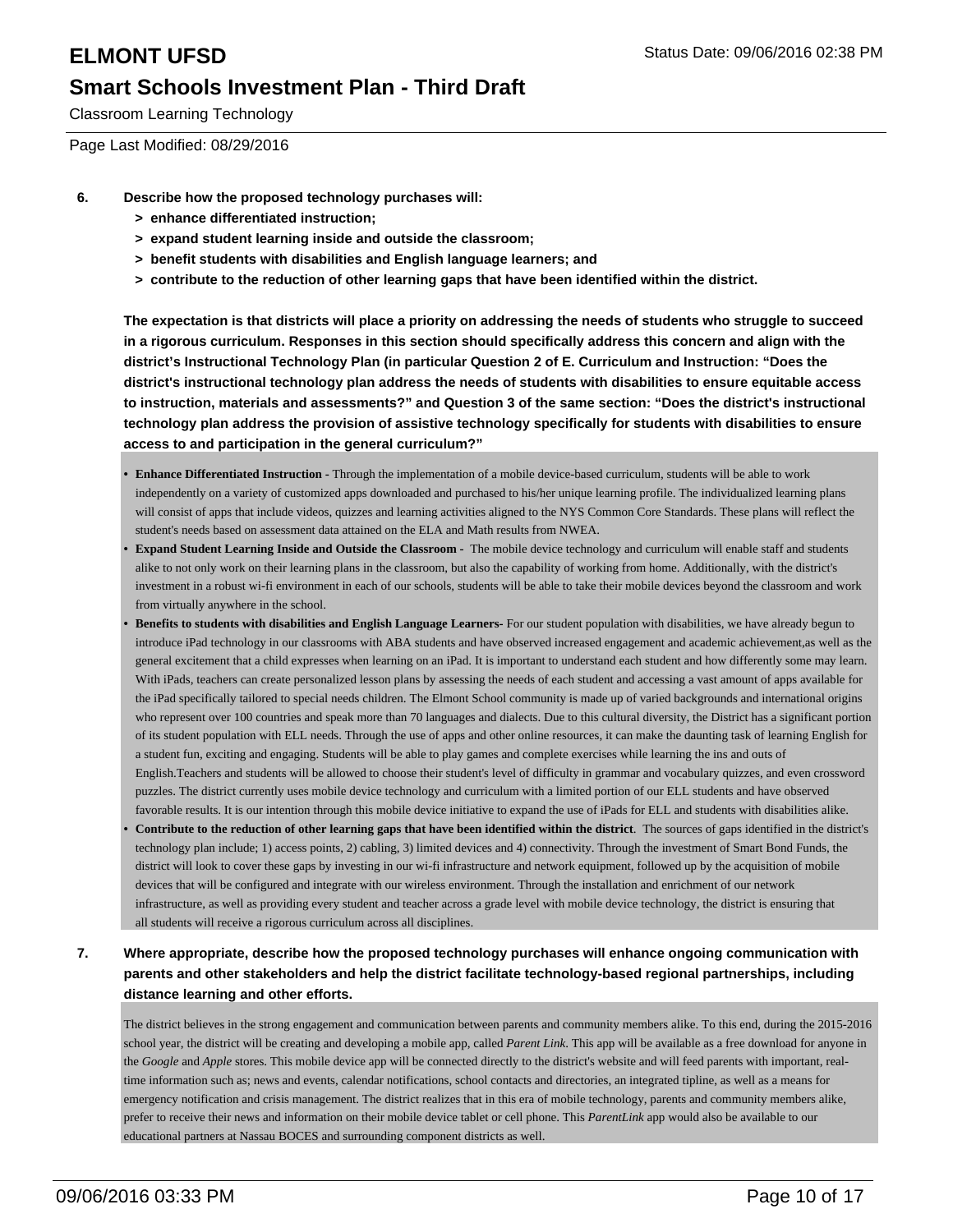Classroom Learning Technology

Page Last Modified: 08/29/2016

**8. Describe the district's plan to provide professional development to ensure that administrators, teachers and staff can employ the technology purchased to enhance instruction successfully.**

**Note: This response should be aligned and expanded upon in accordance with your district's response to Question 1 of F. Professional Development of your Instructional Technology Plan: "Please provide a summary of professional development offered to teachers and staff, for the time period covered by this plan, to support technology to enhance teaching and learning. Please include topics, audience and method of delivery within your summary."**

The teachers and administrators of the Elmont School District are committed to improving the quality of teaching and meeting the needs of all the students in the district. The professional staff recognizes that varied, ongoing and sustained staff development is critical in meeting the needs and demands of a mobile device roll-out as the one described within this plan. The district strongly believes that a high-quality, interactive professional development plays an integral role in the both the short and long term success of any mobile-device program and deployment.

We have contracted for Professional Development days with Nassau BOCES and the Model Schools Program that offer training in a wide variety of areas including "Mobile Device Curriculum Training."

In concert with the Model Schools commitment, the district facilitates other opportunities for professional enrichment through various means: A two-day session is provided for new teachers to learn the various systems and software platforms in place within the district. District personnel, including computer mentors and building turnkeys, offer various workshops (website development, student management system usage (eSchool), network access to district resources and email, and District software/hardware tools).

**Elmont Professional Development Program -** The courses are designed to meet the needs of teachers as provided by the Elmont School District *Professional Development Plan.*

**InterCounty Teachers Center -** Most courses are offered for in-service credit and focus on a content area, technology or teaching method. **Staff Development Days -** Two days a year are set aside for the sole purpose of developing staff members and enhancing their learning delivery to students. Members of the technology department along with outside consultants, BOCES Model Schools trainers, and other experts provide targeted professional development covering a wide range of topics and areas.

Finally, the district will form a committee of teachers, and administrators that will review, assess and consider multiple mobile device curriculum vendors. The district currently uses NWEA as the local assessment benchmark for our students. We would expect that the mobile device curriculum vendor would be able to develop and create an individualized educational plan based on the students' RIT scores in ELA and Math. The committee will ensure that one of the benchmarks for the winning system will include the capability to deliver high-quality, individualized professional development for both teachers and administrators.

- **9. Districts must contact the SUNY/CUNY teacher preparation program that supplies the largest number of the district's new teachers to request advice on innovative uses and best practices at the intersection of pedagogy and educational technology.**
	- By checking this box, you certify that you have contacted the SUNY/CUNY teacher preparation program that supplies the largest number of your new teachers to request advice on these issues.

### **9a. Please enter the name of the SUNY or CUNY Institution that you contacted.**

SUNY Old Westbury

**9b. Enter the primary Institution phone number.**

516-876-2745

**9c. Enter the name of the contact person with whom you consulted and/or will be collaborating with on innovative uses of technology and best practices.**

Raul Zevallos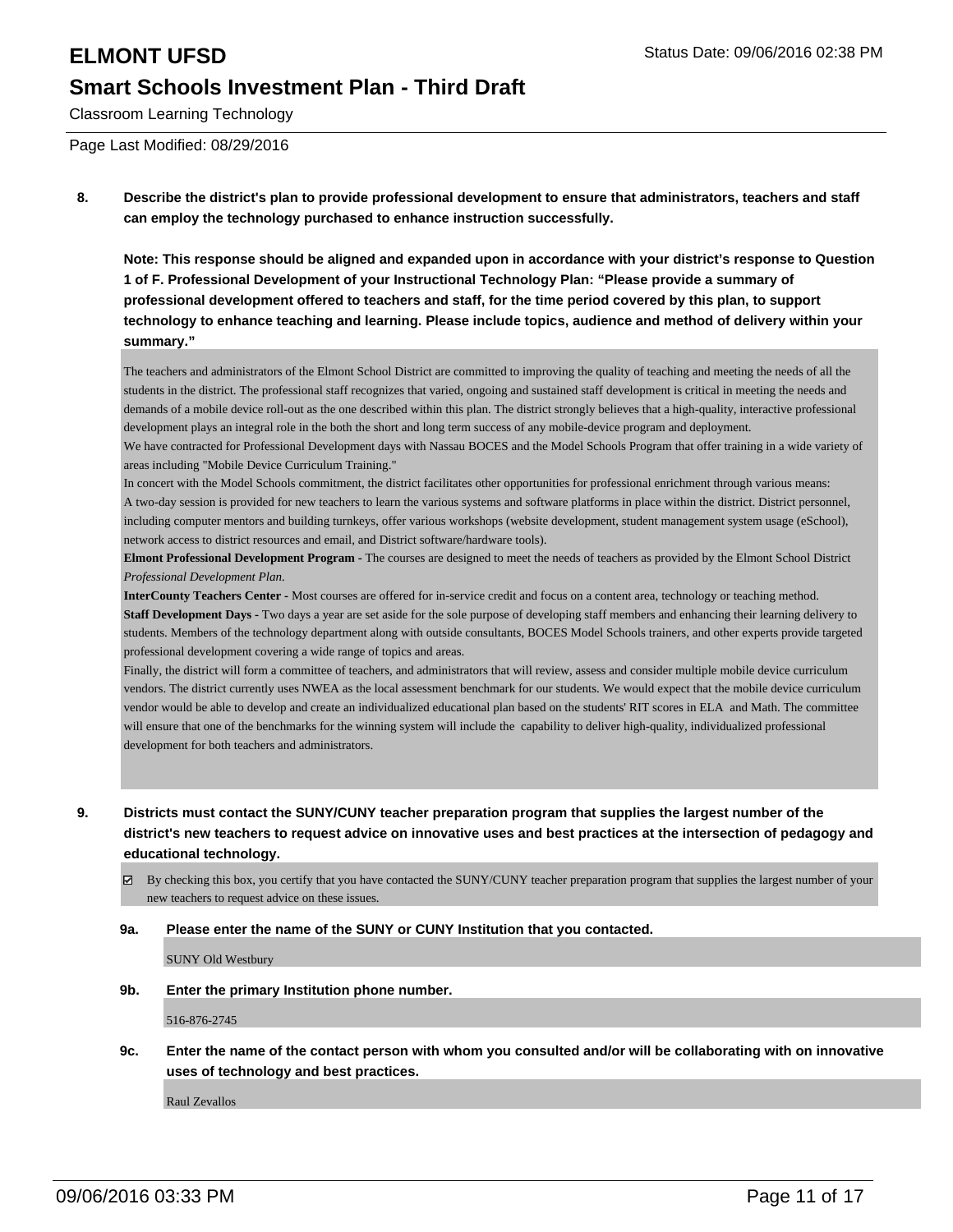Classroom Learning Technology

Page Last Modified: 08/29/2016

**10. A district whose Smart Schools Investment Plan proposes the purchase of technology devices and other hardware must account for nonpublic schools in the district.**

**Are there nonpublic schools within your school district?**

Yes

 $\hfill \square$  No

**10a. Describe your plan to loan purchased hardware to nonpublic schools within your district. The plan should use your district's nonpublic per-student loan amount calculated below, within the framework of the guidance. Please enter the date by which nonpublic schools must request classroom technology items. Also, specify in your response the devices that the nonpublic schools have requested, as well as in the in the Budget and the Expenditure Table at the end of the page.**

Currently, the Elmont School District has one, accredited private school within its school district boundaries. This non-public school has approximately 71 students as its total student enrollment (2014-2015). The district will continue to provide these non-public school students with the appropriate technology resources as outlined by the SSBA. The non-public school is currently evaluating what devices they intend to use and will be required to tell the Elmont UFSD by December 1st of each school year. Upon request, we will loan the device of their choice to the non-public school up to its calculated allocation.

**10b. A final Smart Schools Investment Plan cannot be approved until school authorities have adopted regulations specifying the date by which requests from nonpublic schools for the purchase and loan of Smart Schools Bond Act classroom technology must be received by the district.**

 $\boxtimes$  By checking this box, you certify that you have such a plan and associated regulations in place that have been made public.

### **11. Nonpublic Classroom Technology Loan Calculator**

**The Smart Schools Bond Act provides that any Classroom Learning Technology purchases made using Smart Schools funds shall be lent, upon request, to nonpublic schools in the district. However, no school district shall be required to loan technology in amounts greater than the total obtained and spent on technology pursuant to the Smart Schools Bond Act and the value of such loan may not exceed the total of \$250 multiplied by the nonpublic school enrollment in the base year at the time of enactment. See:**

**http://www.p12.nysed.gov/mgtserv/smart\_schools/docs/Smart\_Schools\_Bond\_Act\_Guidance\_04.27.15\_Final.pdf.**

|                                       | 1. Classroom<br>Technology<br>Sub-allocation | 2. Public<br>Enrollment<br>$(2014 - 15)$ | 3. Nonpublic<br><b>Enrollment</b><br>$(2014 - 15)$ | l 4. Sum of<br>l Public and<br>Nonpublic<br><b>Enrollment</b> | 5. Total Per<br>Pupil Sub-<br>lallocation | 6. Total<br>Nonpublic Loan<br>Amount |
|---------------------------------------|----------------------------------------------|------------------------------------------|----------------------------------------------------|---------------------------------------------------------------|-------------------------------------------|--------------------------------------|
| Calculated Nonpublic Loan<br>  Amount | 339.928                                      | 3.642                                    |                                                    | 3.713                                                         | l 92                                      | 6.532                                |

- **12. To ensure the sustainability of technology purchases made with Smart Schools funds, districts must demonstrate a long-term plan to maintain and replace technology purchases supported by Smart Schools Bond Act funds. This sustainability plan shall demonstrate a district's capacity to support recurring costs of use that are ineligible for Smart Schools Bond Act funding such as device maintenance, technical support, Internet and wireless fees, maintenance of hotspots, staff professional development, building maintenance and the replacement of incidental items. Further, such a sustainability plan shall include a long-term plan for the replacement of purchased devices and equipment at the end of their useful life with other funding sources.**
	- $\boxtimes$  By checking this box, you certify that the district has a sustainability plan as described above.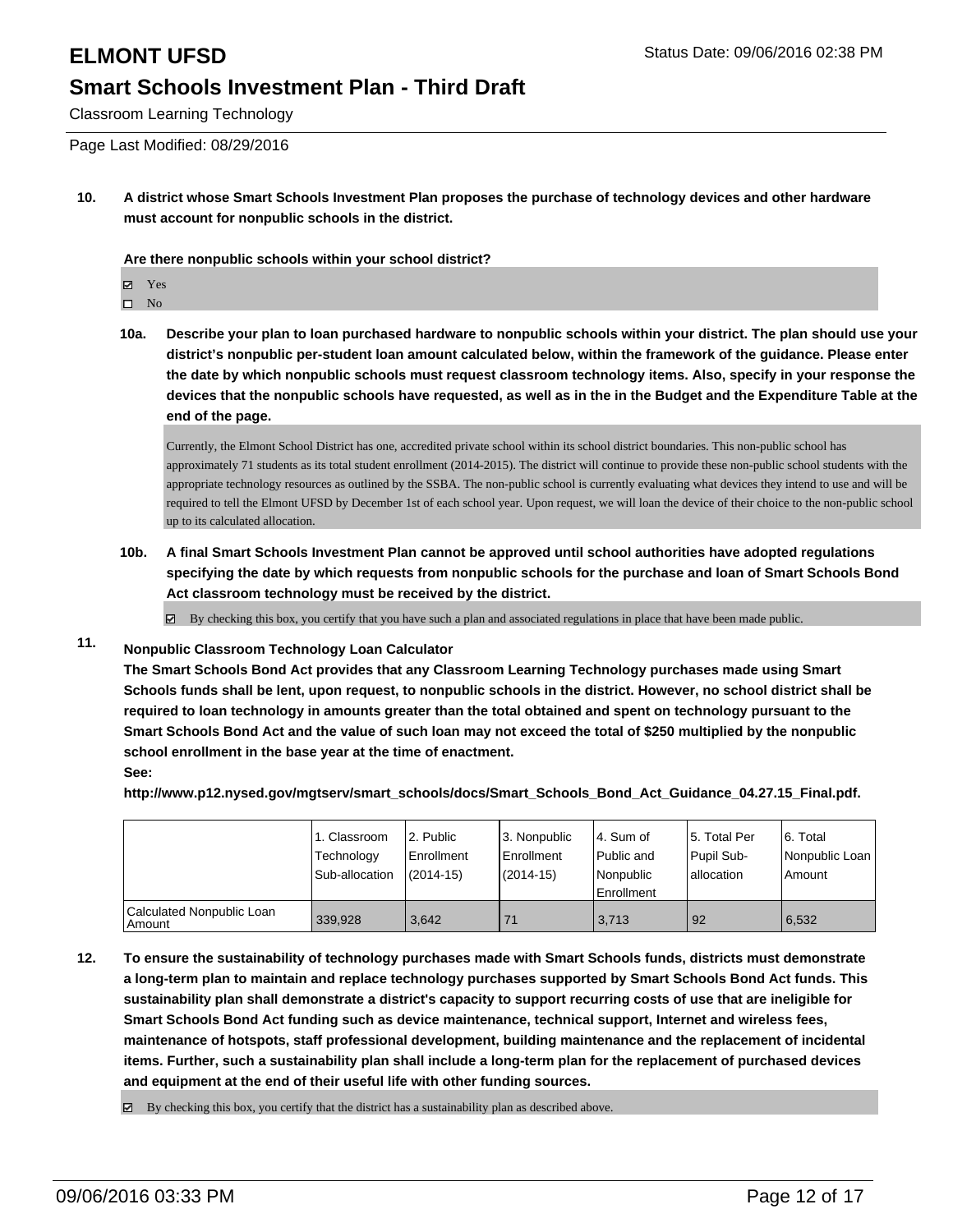Classroom Learning Technology

Page Last Modified: 08/29/2016

**13. Districts must ensure that devices purchased with Smart Schools Bond funds will be distributed, prepared for use, maintained and supported appropriately. Districts must maintain detailed device inventories in accordance with generally accepted accounting principles.**

By checking this box, you certify that the district has a distribution and inventory management plan and system in place.

**14. If you are submitting an allocation for Classroom Learning Technology complete this table. Note that the calculated Total at the bottom of the table must equal the Total allocation for this category that you entered in the SSIP Overview overall budget.**

|                          | Sub-Allocation |
|--------------------------|----------------|
| Interactive Whiteboards  | 0              |
| Computer Servers         | $\Omega$       |
| <b>Desktop Computers</b> | 0              |
| Laptop Computers         | $\Omega$       |
| <b>Tablet Computers</b>  | 294,000        |
| <b>Other Costs</b>       | 45,928         |
| Totals:                  | 339,928        |

**15. Please detail the type, quantity, per unit cost and total cost of the eligible items under each sub-category. This is especially important for any expenditures listed under the "Other" category. All expenditures must be capital-bond eligible to be reimbursed through the SSBA. If you have any questions, please contact us directly through smartschools@nysed.gov.**

**Please specify in the "Item to be Purchased" field which specific expenditures and items are planned to meet the district's nonpublic loan requirement, if applicable.**

**NOTE: Wireless Access Points that will be loaned/purchased for nonpublic schools should ONLY be included in this category, not under School Connectivity, where public school districts would list them.**

| Select the allowable expenditure | Iltem to be Purchased           | Quantity | Cost per Item | <b>Total Cost</b> |
|----------------------------------|---------------------------------|----------|---------------|-------------------|
| type.                            |                                 |          |               |                   |
| Repeat to add another item under |                                 |          |               |                   |
| each type.                       |                                 |          |               |                   |
| <b>Tablet Computers</b>          | l iPad Pro                      | 588      | 500           | 294,000           |
| <b>Other Costs</b>               | l iPad Covers                   | 588      | 67            | 39,396            |
| <b>Other Costs</b>               | Undecided non-public allocation |          | 6,532         | 6,532             |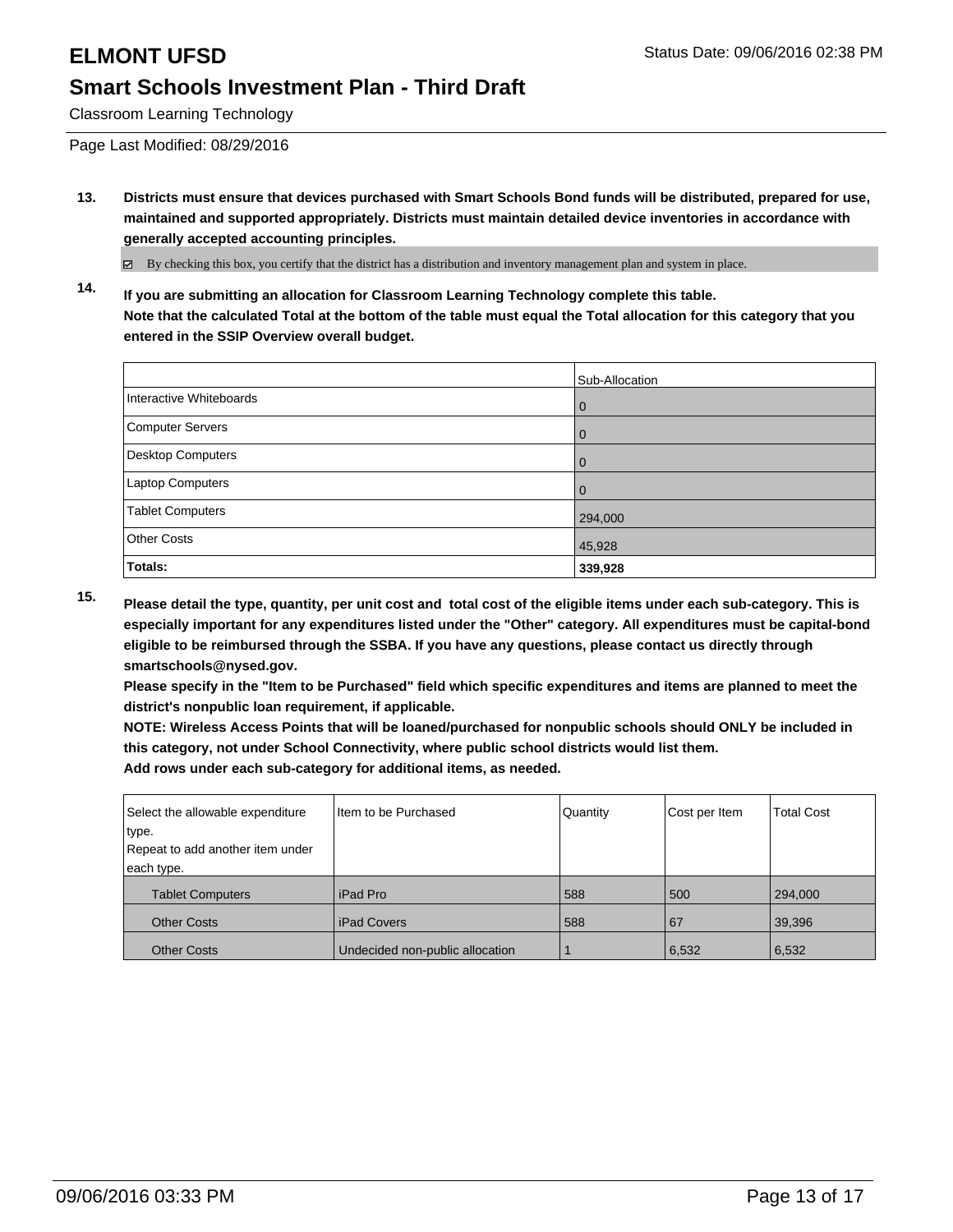Pre-Kindergarten Classrooms

Page Last Modified: 08/23/2016

**1. Provide information regarding how and where the district is currently serving pre-kindergarten students and justify the need for additional space with enrollment projections over 3 years.**

(No Response)

- **2. Describe the district's plan to construct, enhance or modernize education facilities to accommodate prekindergarten programs. Such plans must include:**
	- **Specific descriptions of what the district intends to do to each space;**
	- **An affirmation that pre-kindergarten classrooms will contain a minimum of 900 square feet per classroom;**
	- **The number of classrooms involved;**
	- **The approximate construction costs per classroom; and**
	- **Confirmation that the space is district-owned or has a long-term lease that exceeds the probable useful life of the improvements.**

(No Response)

**3. Smart Schools Bond Act funds may only be used for capital construction costs. Describe the type and amount of additional funds that will be required to support ineligible ongoing costs (e.g. instruction, supplies) associated with any additional pre-kindergarten classrooms that the district plans to add.**

(No Response)

**4. All plans and specifications for the erection, repair, enlargement or remodeling of school buildings in any public school district in the State must be reviewed and approved by the Commissioner. Districts that plan capital projects using their Smart Schools Bond Act funds will undergo a Preliminary Review Process by the Office of Facilities Planning.**

**Please indicate on a separate row each project number given to you by the Office of Facilities Planning.**

| Project Number |  |
|----------------|--|
| (No Response)  |  |

**5. If you have made an allocation for Pre-Kindergarten Classrooms, complete this table.**

**Note that the calculated Total at the bottom of the table must equal the Total allocation for this category that you entered in the SSIP Overview overall budget.**

|                                          | Sub-Allocation |
|------------------------------------------|----------------|
| Construct Pre-K Classrooms               |                |
| Enhance/Modernize Educational Facilities |                |
| Other Costs                              |                |
| Totals:                                  |                |

**6. Please detail the type, quantity, per unit cost and total cost of the eligible items under each sub-category. This is especially important for any expenditures listed under the "Other" category. All expenditures must be capital-bond eligible to be reimbursed through the SSBA. If you have any questions, please contact us directly through smartschools@nysed.gov.**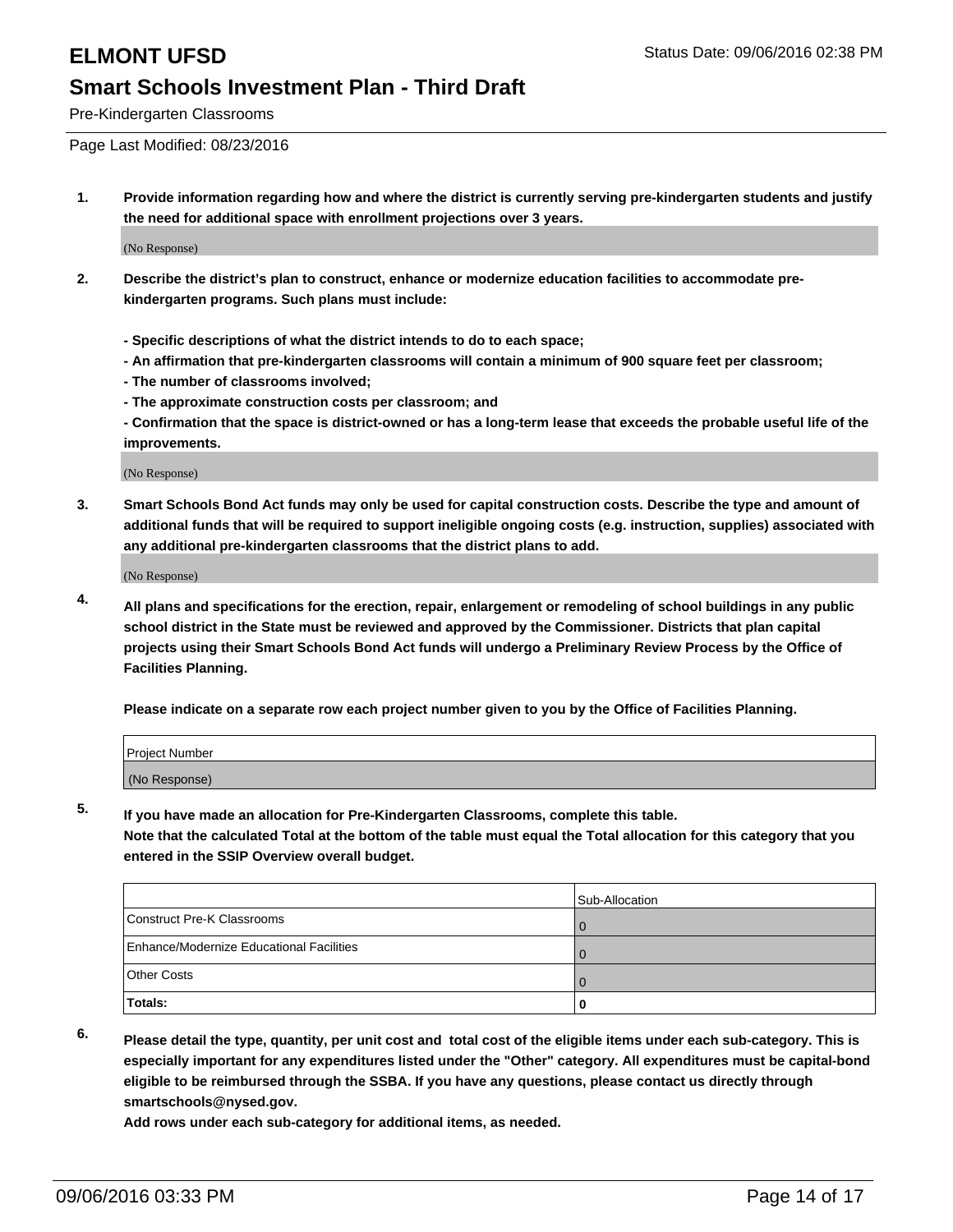Pre-Kindergarten Classrooms

Page Last Modified: 08/23/2016

| Select the allowable expenditure | Item to be purchased | Quantity      | Cost per Item | <b>Total Cost</b> |
|----------------------------------|----------------------|---------------|---------------|-------------------|
| type.                            |                      |               |               |                   |
| Repeat to add another item under |                      |               |               |                   |
| each type.                       |                      |               |               |                   |
| (No Response)                    | (No Response)        | (No Response) | (No Response) | (No Response)     |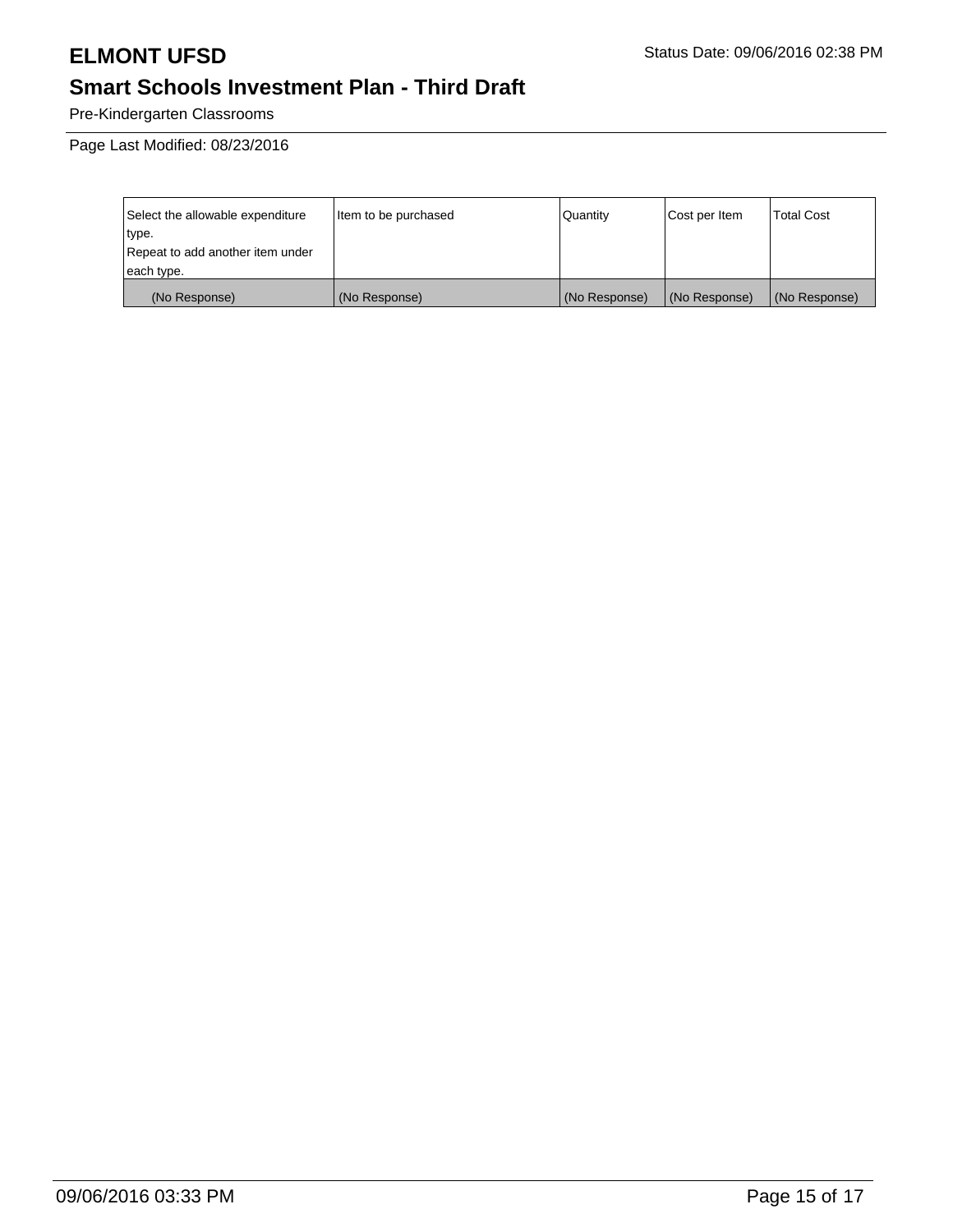Replace Transportable Classrooms

Page Last Modified: 08/04/2016

**1. Describe the district's plan to construct, enhance or modernize education facilities to provide high-quality instructional space by replacing transportable classrooms.**

(No Response)

**2. All plans and specifications for the erection, repair, enlargement or remodeling of school buildings in any public school district in the State must be reviewed and approved by the Commissioner. Districts that plan capital projects using their Smart Schools Bond Act funds will undergo a Preliminary Review Process by the Office of Facilities Planning.**

**Please indicate on a separate row each project number given to you by the Office of Facilities Planning.**

| Project Number |  |
|----------------|--|
| (No Response)  |  |

**3. For large projects that seek to blend Smart Schools Bond Act dollars with other funds, please note that Smart Schools Bond Act funds can be allocated on a pro rata basis depending on the number of new classrooms built that directly replace transportable classroom units.**

**If a district seeks to blend Smart Schools Bond Act dollars with other funds describe below what other funds are being used and what portion of the money will be Smart Schools Bond Act funds.**

(No Response)

**4. If you have made an allocation for Replace Transportable Classrooms, complete this table. Note that the calculated Total at the bottom of the table must equal the Total allocation for this category that you entered in the SSIP Overview overall budget.**

|                                                | Sub-Allocation |
|------------------------------------------------|----------------|
| Construct New Instructional Space              |                |
| Enhance/Modernize Existing Instructional Space |                |
| Other Costs                                    |                |
| Totals:                                        |                |

**5. Please detail the type, quantity, per unit cost and total cost of the eligible items under each sub-category. This is especially important for any expenditures listed under the "Other" category. All expenditures must be capital-bond eligible to be reimbursed through the SSBA. If you have any questions, please contact us directly through smartschools@nysed.gov.**

| Select the allowable expenditure | Item to be purchased | <b>Quantity</b> | Cost per Item | <b>Total Cost</b> |
|----------------------------------|----------------------|-----------------|---------------|-------------------|
| type.                            |                      |                 |               |                   |
| Repeat to add another item under |                      |                 |               |                   |
| each type.                       |                      |                 |               |                   |
| (No Response)                    | (No Response)        | (No Response)   | (No Response) | (No Response)     |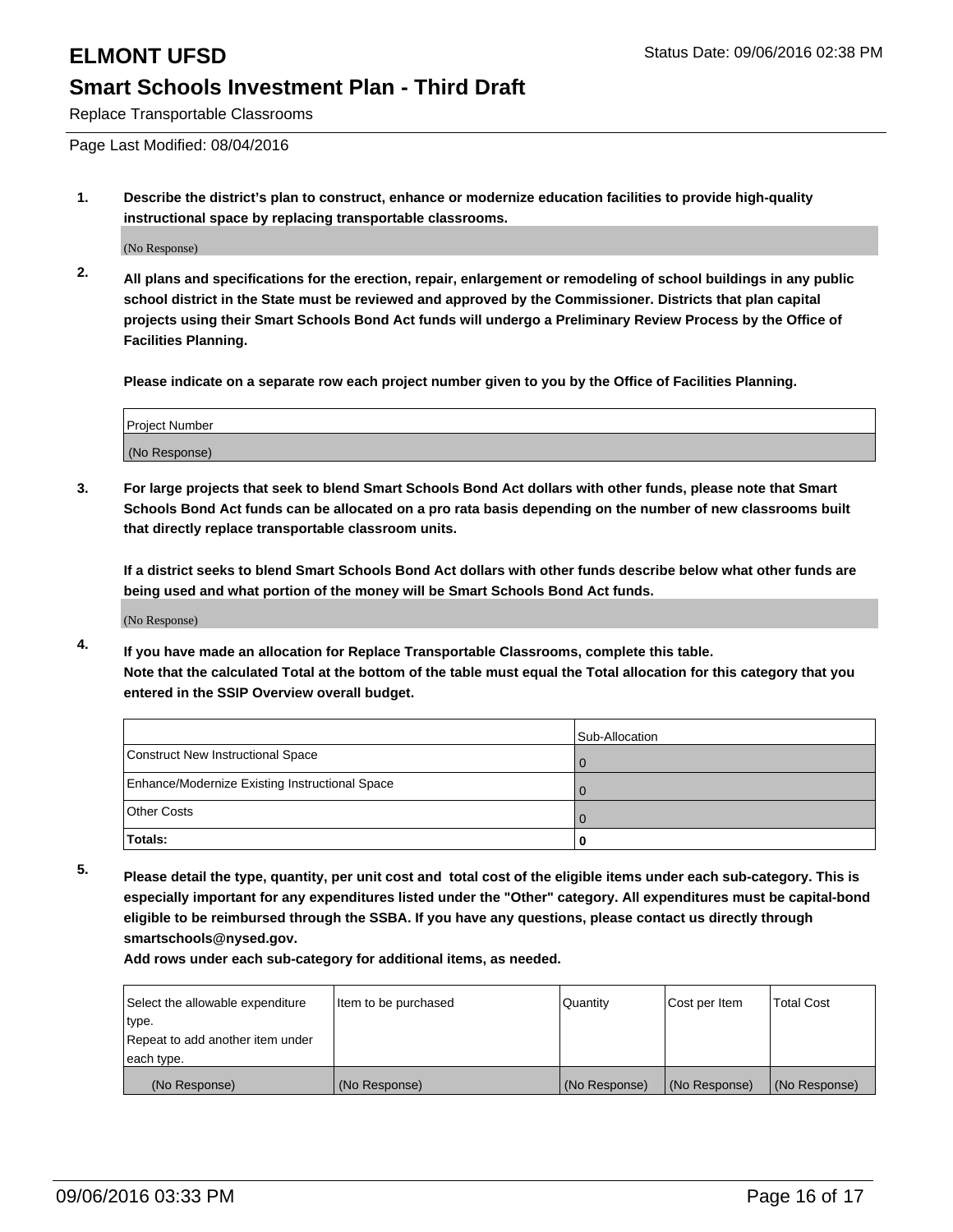High-Tech Security Features

Page Last Modified: 08/04/2016

**1. Describe how you intend to use Smart Schools Bond Act funds to install high-tech security features in school buildings and on school campuses.**

(No Response)

**2. All plans and specifications for the erection, repair, enlargement or remodeling of school buildings in any public school district in the State must be reviewed and approved by the Commissioner. Districts that plan capital projects using their Smart Schools Bond Act funds will undergo a Preliminary Review Process by the Office of Facilities Planning.** 

**Please indicate on a separate row each project number given to you by the Office of Facilities Planning.**

| <b>Project Number</b> |  |  |
|-----------------------|--|--|
|                       |  |  |
| (No Response)         |  |  |

- **3. Was your project deemed eligible for streamlined Review?**
	- □ Yes
	- $\square$  No
- **4. Include the name and license number of the architect or engineer of record.**

| Name          | License Number |
|---------------|----------------|
| (No Response) | (No Response)  |

**5. If you have made an allocation for High-Tech Security Features, complete this table. Note that the calculated Total at the bottom of the table must equal the Total allocation for this category that you entered in the SSIP Overview overall budget.**

|                                                      | Sub-Allocation |
|------------------------------------------------------|----------------|
| Capital-Intensive Security Project (Standard Review) | $\Omega$       |
| <b>Electronic Security System</b>                    | 0              |
| <b>Entry Control System</b>                          |                |
| Approved Door Hardening Project                      | 0              |
| <b>Other Costs</b>                                   |                |
| Totals:                                              | o              |

**6. Please detail the type, quantity, per unit cost and total cost of the eligible items under each sub-category. This is especially important for any expenditures listed under the "Other" category. All expenditures must be capital-bond eligible to be reimbursed through the SSBA. If you have any questions, please contact us directly through smartschools@nysed.gov.**

| Select the allowable expenditure | Item to be purchased | Quantity      | Cost per Item | <b>Total Cost</b> |
|----------------------------------|----------------------|---------------|---------------|-------------------|
| type.                            |                      |               |               |                   |
| Repeat to add another item under |                      |               |               |                   |
| each type.                       |                      |               |               |                   |
| (No Response)                    | (No Response)        | (No Response) | (No Response) | (No Response)     |